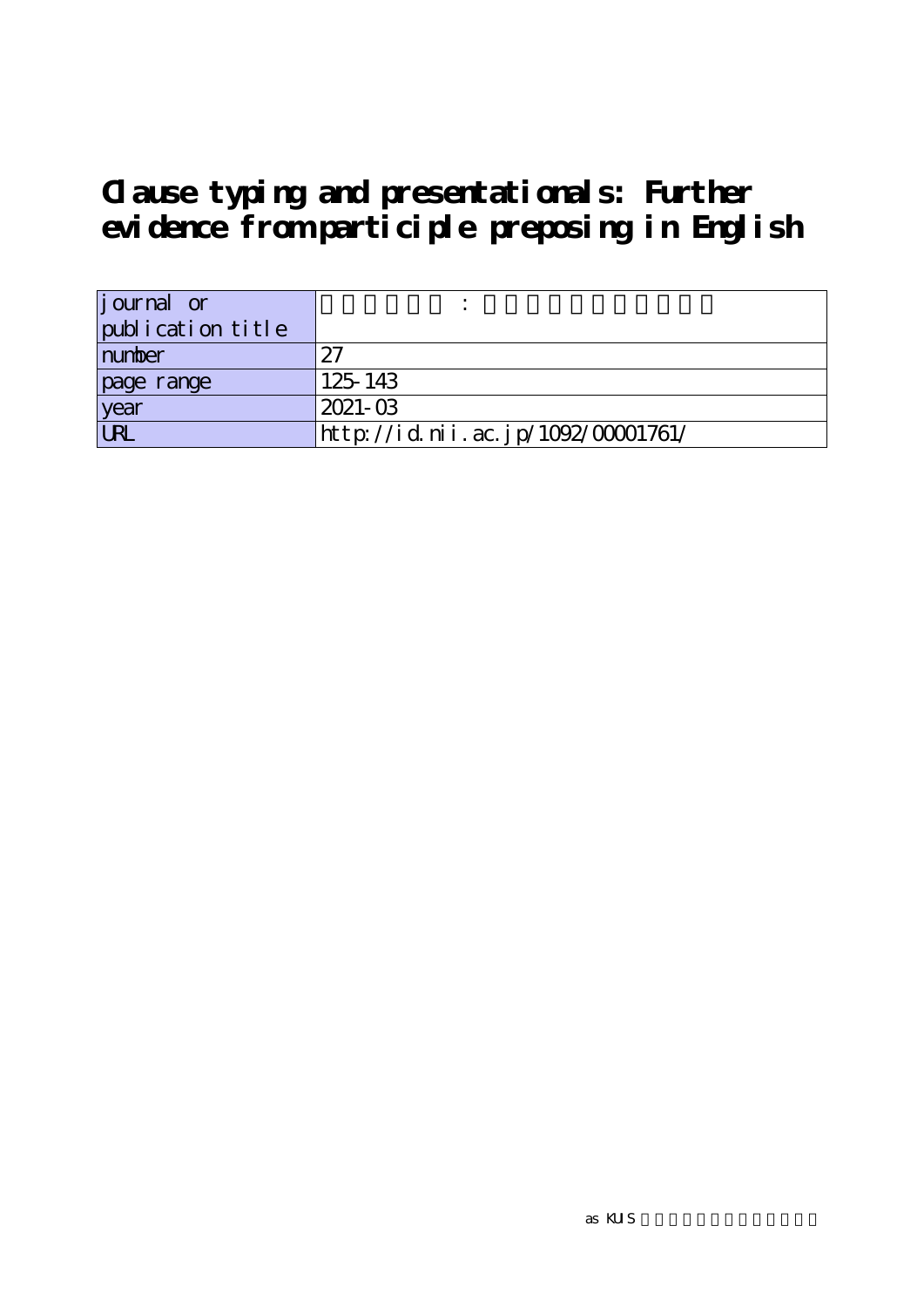## Masatoshi Honda (Yokohama College of Commerce, Yokohama, Japan)

#### **Abstract**

In the literature on linguistics, much attention has been paid to the notion of "clause type," a conventional association between a sentence form and an illocutionary force. Research on clause typing has focused on addressing the following two central issues from a cross-linguistic perspective: (i) to what extent clause-typing systems show universals and (ii) how sentential forms may be different or parameterized in realizing a particular type of illocutionary force. For example, wh-movement has a long tradition in the generative framework, and many proposals have been made to capture the similarities and differences between languages with  $wh$ -movement and those with  $wh$ -insitu (Cheng 1991). Following this research guideline, Hasegawa (2010) takes an innovative step in exploring the presentational clause type, which subsumes thetic judgment sentences (Kuroda 1972) and presentational sentences such as locative inversion. Extending Hasegawa's approach to participle preposing in English, this paper aims to provide further empirical evidence for the theoretical treatment of the presentational clause type.

Keywords: clause typing, judgement styles (thetic/categorical judgements), presentational function, participle preposing, split CP hypothesis

#### **1.Introduction**

One of the main concerns of generative grammar has long been clausetyping systems in natural language, which establish a conventional association between a sentential form and an illocutionary force. Since the earlier stages of generative grammar, research on clause typing has focused on dealing with at least the following two issues:  $(i)$  to what extent clause-typing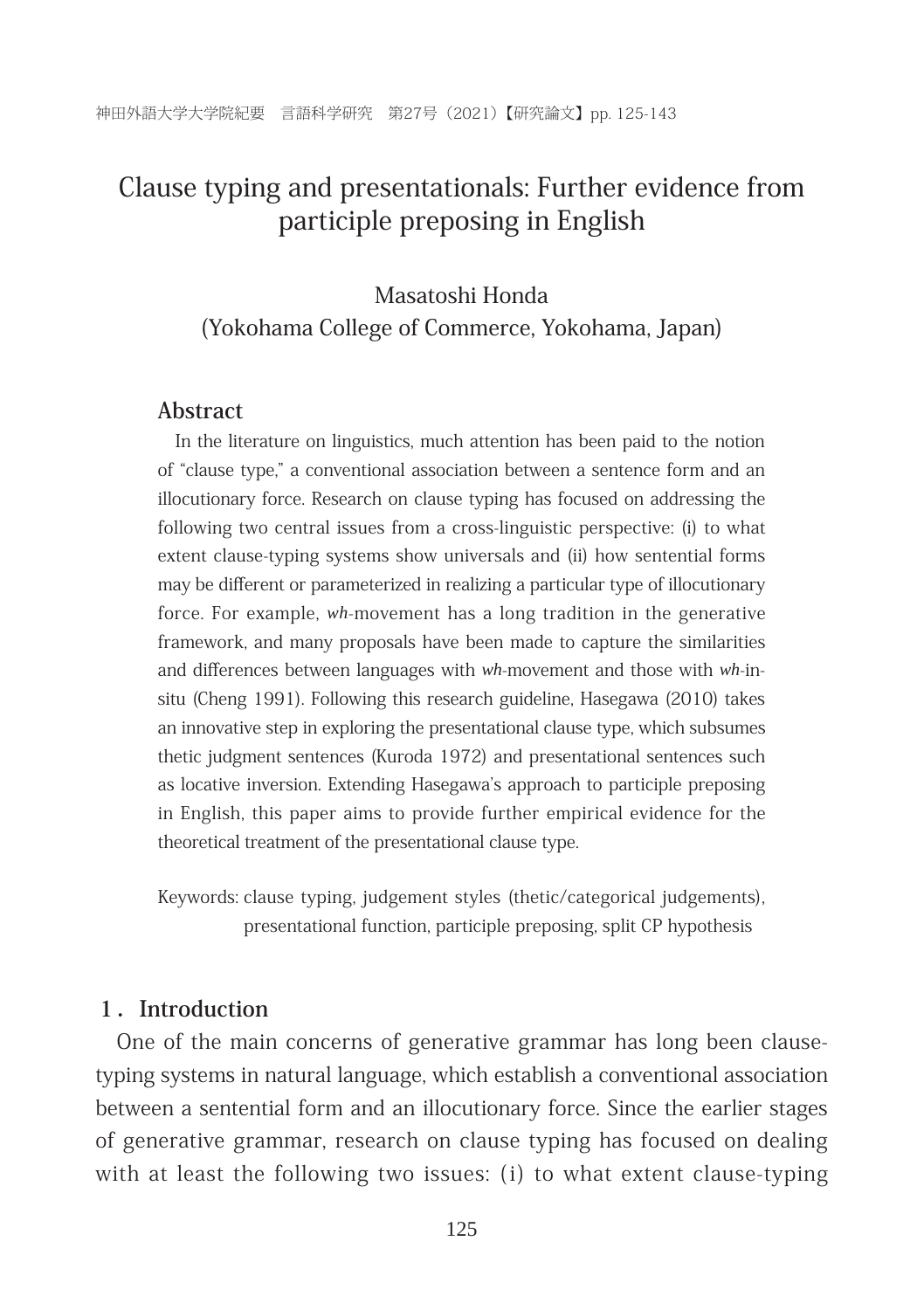systems show universals and (ii) how sentential forms may be different or parameterized in realizing a particular type of illocutionary force. With respect to (i), all languages seem to have declaratives, interrogatives, and exclamatives, whereas none will have a clause type that conventionally makes a threat. Regarding (ii), wh-interrogatives may differ in their sentential forms across languages, either with overt *wh*-movement (e.g., English) or with *wh*in-situ (e.g., Japanese, Chinese). Under the GB theoretical framework, Cheng (1991) provides an influential view on capturing the relevant difference under the following clause-typing hypothesis: $1$ 

(1) Every clause needs to be typed. In the case of typing a wh-question, either a *wh*-particle in  $C^0$  is used or else fronting a *wh*-word to the Spec of  $C^0$  is used, thereby typing a clause  $C^0$  by Spec-head agreement.

(Cheng 1991: 29)

- $(2)$  a. What did you buy? b.  $\int_{\mathbb{C}P}$  what<sub>*i*</sub>  $\int_{\mathbb{C}'}$  did<sub>*i*</sub>  $\int_{\mathbb{R}P}$  you  $\int_{\mathbb{C}'}$  t<sub>i</sub>  $\int_{\mathbb{V}P}$  buy t<sub>i</sub> []]]]
- (3) a. Anata-wa nani-o kai-masi-ta-ka? you-TOP what-ACC buy-POL-PAST-Q 'What did you buy?'
	- b.  $\int_{C}$  nani-o<sub>i</sub>  $\int_{C}$   $\int_{\mathbb{P}}$  anata-wa  $\int_{\mathbb{P}} \int_{V}$  t<sub>i</sub> kai-masil -ta ll -ka ll

Under the clause-typing hypothesis, the *wh*-interrogative in English satisfies the Spec-head agreement requirement by overt *wh*-movement (2b); the one in Japanese also meets it by covert *wh*-movement at LF (3b), thereby associating the sentential form with the illocutionary force of *wh*-questions.

The clause-typing hypothesis proposed by Cheng (1991) has motivated generative linguists to explore further empirical support cross-linguistically and sophisticate the theory of clause typing. Revising Cheng's clausetyping hypothesis as in  $(4)$ , Hasegawa  $(2010)$  makes painstaking efforts to unify Japanese thetic judgment (*ga*-marked) sentences (Kuroda 1972) and presentational sentences such as locative inversion in English into the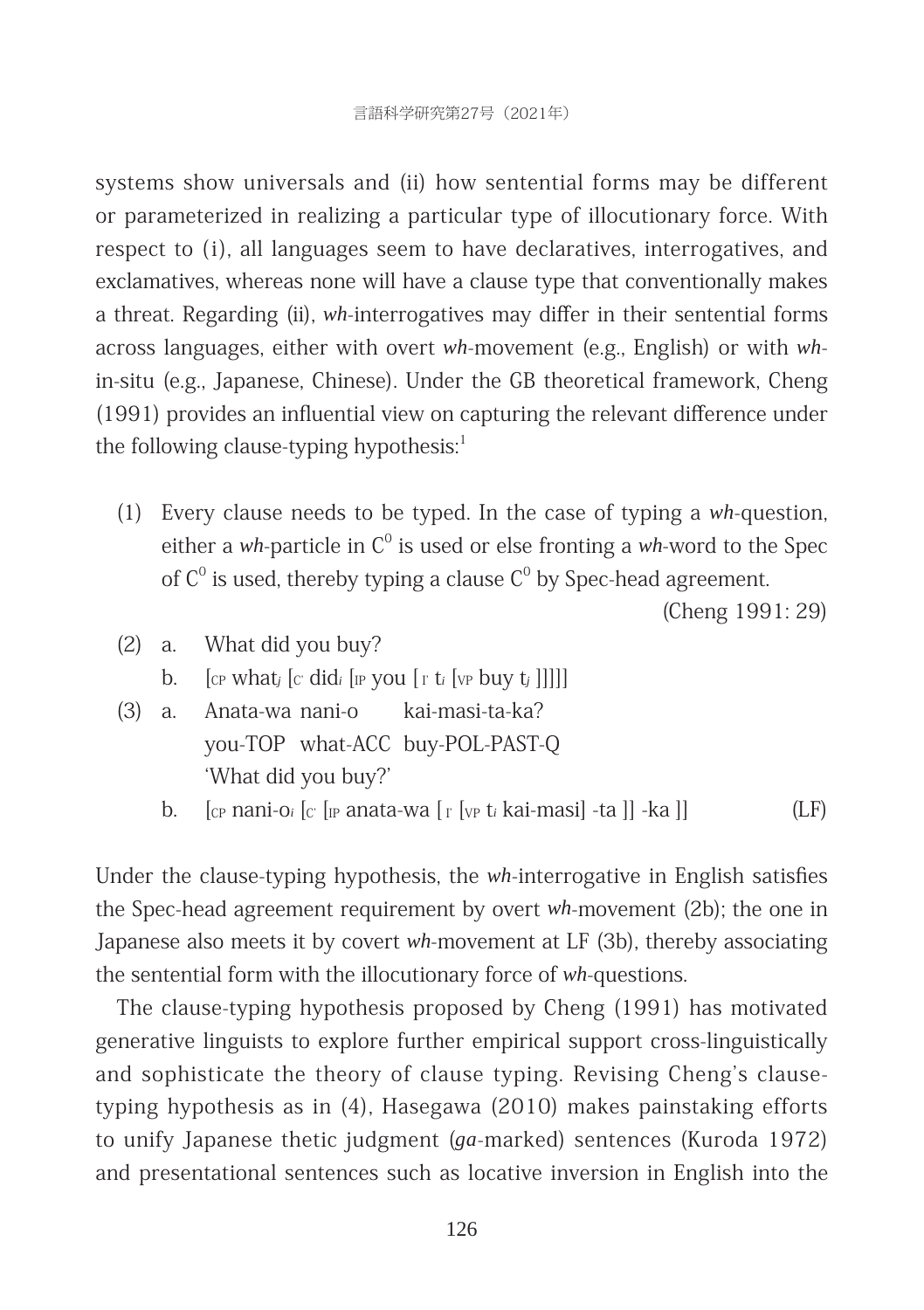presentational clause type. According to Hasegawa, the presentational clause type is defined as having a semantic/cognitive function to express a directly perceived actual situation that is about to happen, is happening, or happened before the speaker's eyes.

(4) Sentence types, or Force, must be morphologically identifiable, which is to be discernible either at a Spec of or at a Head of the C system.

|     |                                  |                                  | (Hasegawa 2010: 17)  |
|-----|----------------------------------|----------------------------------|----------------------|
| (5) | Neko-ga                          | heya-de nemut-tei-ru.            | [Thetic Judgment]    |
|     |                                  | Neko-NOM room-at sleep-PROG-PRES |                      |
|     | 'A cat is sleeping in the room.' |                                  |                      |
| (6) | In the room slept a cat.         |                                  | [Locative Inversion] |

The primary purpose of this research is to provide further supportive evidence and arguments for Hasegawa's (2010) theoretical treatment of the presentational clause type with reference to participle preposing (e.g. Speaking at today's lunch will be our local congressman. (Emonds 1976: 36)). More precisely, this paper demonstrates that participle preposing with the progressive form syntactically realizes the presentational clause type in Hasegawa's sense.

The remainder of this paper is organized as follows. Section 2 reviews Hasegawa's (2010) empirical characterization of the presentational clause type and its theoretical analysis. Extending her approach to participle preposing, Section 3 provides empirical arguments for its presentational function. Section 4 discusses some remaining issues. Section 5 presents the conclusions of this study.

## **2.Clause Typing and Presentationals**

**2.1.Presentationals as a Clause Type**

## **2.1.1. Thetic judgment sentences as presentationals**

This subsection introduces Hasegawa's (2010) empirical characterization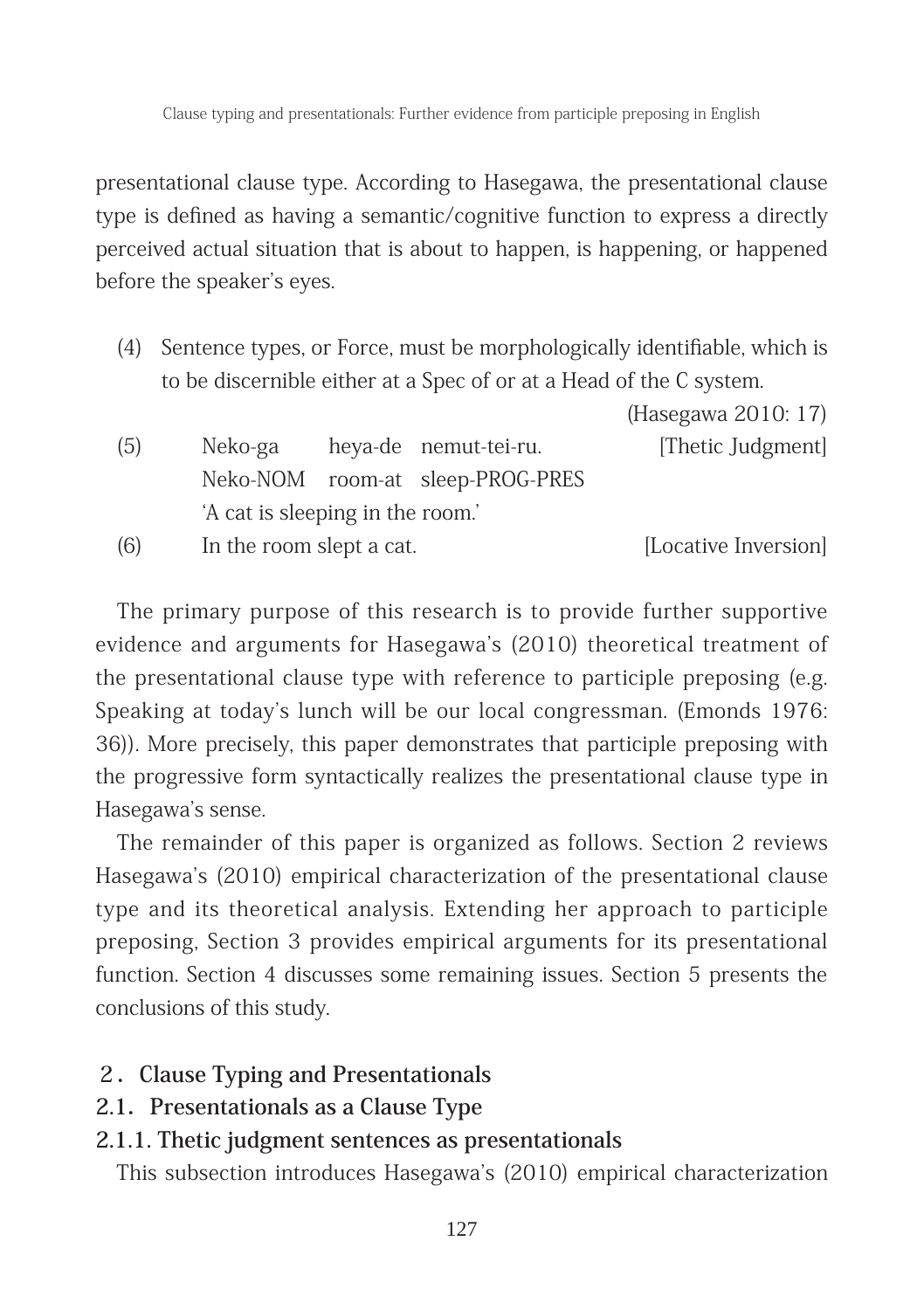of Japanese thetic judgment sentences. According to Kuroda (1965, 1972, 1992), the distinction between thetic and judgment sentences is linguistically marked in Japanese by the use of different types of case markers, the topic marker wa, and the nominative case marker *ga*. Kuroda argues that the English sentence in (7) can be translated into two sentences in Japanese, a *ga* sentence and a wa sentence.

(7) The cat is sleeping there.

|  |  | (8) a. Neko-ga asoko-de nemut-tei-ru. |
|--|--|---------------------------------------|
|  |  | Neko-NOM there-at sleep-PROG-PRES     |
|  |  | b. Neko-wa asoko-de nemut-tei-ru      |
|  |  | Neko-TOP there-at sleep-PROG-PRES     |

The two sentences in  $(8)$  serve to denote the same situation but differ in their judgment styles: in (8a), *ga* expresses a thetic judgment, and in (8b), *wa* a categorical judgment. Kuroda (1992: 22) describes the notion of *thetic judgment* as "[t]he judgment expressed by [8a], ... is a direct response to the perceptual cognition of an actual situation, a perceptual intake of information about an actual situation. There is an actual situation in which a cat is sleeping there. This perception is directly put in the form of a judgement, registering a proposition taken as true with respect to the given situation." *Categorical judgment*, in contrast, "does not simply reflect a perceptual intake of information, not a simple recognition by perception of the existence of an actual situation. In the judgment expressed by [8b], the cat in the perceived situation is apprehended as an entity that is fulfilling a particular role in the situation. (Kuroda 1992: 22-23)." Therefore, *thetic judgment* is a single judgment, while *categorical judgment* is a double judgment, as it involves the following two cognitive acts: recognizing something as an entity and ascribing to it a certain property perceived in a situation.

As Hasegawa (2010) warns, not all non-categorical judgment sentences are identified as thetic judgment sentences. For example, the sentence in (8a)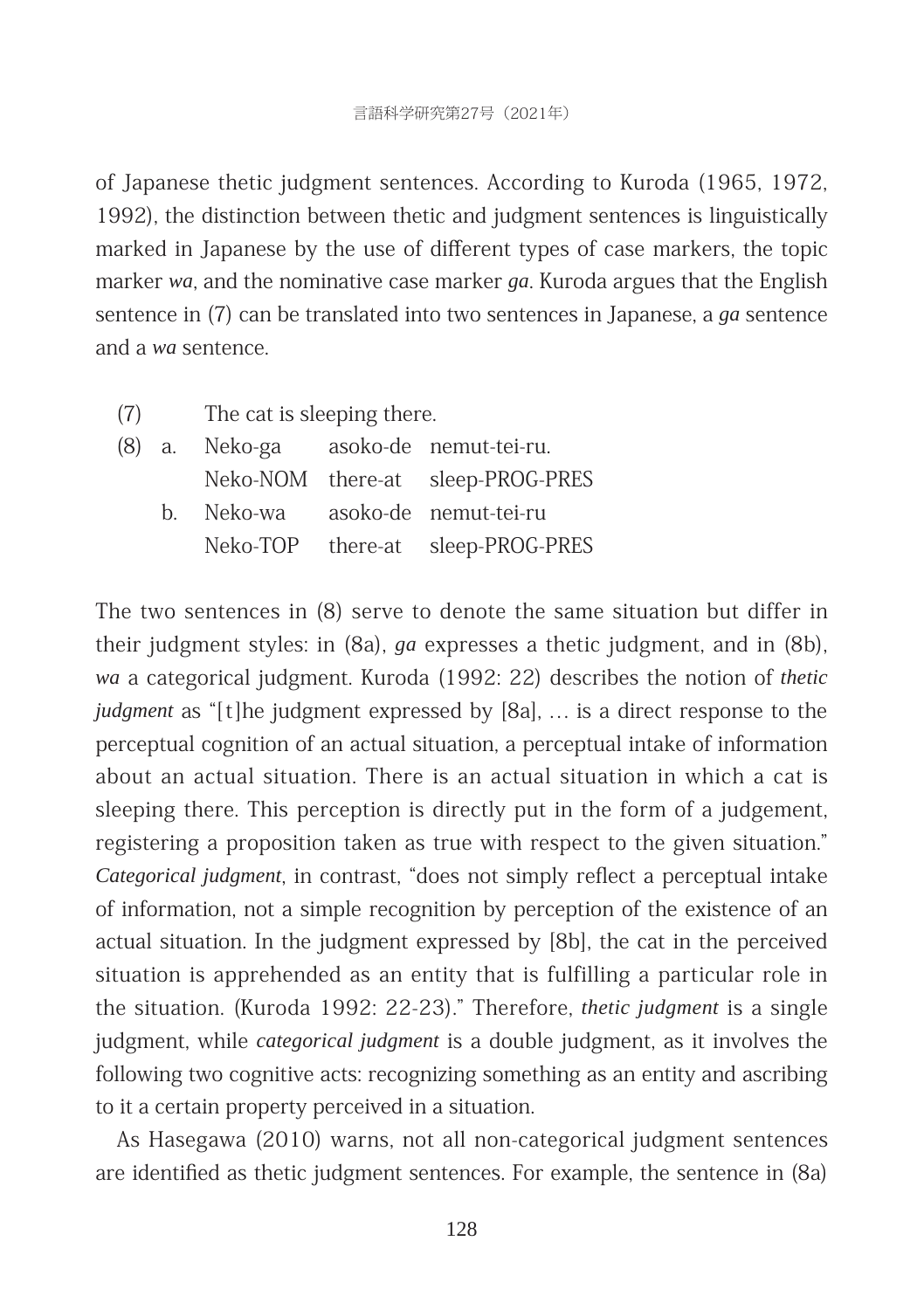can be embedded under a predicate such as "*to omou* (think that)," but in this case, the embedded sentential content does not reflect the speaker's direct perception, and is thus not seen as a thetic judgment (*cf. neutral description* in Kuno (1973)). Through careful reconsideration, Hasegawa restricts thetic judgment sentences to the root sentences that have the following properties concerning predicate types, person restriction on the subject, and tense interpretation:

- (9) a. *Typical predicate types*: (i) of temporal-existence and emergence, such as *i-ru*, *a-ru* 'be, exist', *ku-ru* 'come', *tuk-u* 'arrive'; (ii) of sudden/obvious change of state or temporal state, such as *kowareru* 'break-intr[ansitive].', *oti-ru* 'drop', *byooki-da* 'be sick'; (iii) activity/process predicates with *te-iru* 'be-stative.'
	- b. *Person restriction on the subject*: Neither the 1<sup>st</sup> person nor the 2<sup>nd</sup> person.
	- c. *Tense interpretation*: the 'non-perfect' -(*r*)*u* form of activity/change predicates  $\rightarrow$  the immediate perfect or the on-going aspect; the 'perfect'  $-ta$  form of activity/change predicates  $\rightarrow$  the immediate perfect, not the simple past.  $(Hasegawa 2010: 11)$

First, the predicate types listed in (9a) typically occur in thetic judgment sentences that express what the speaker has directly perceived at the time of speech : the described situations involve the existence of an entity  $(10a)$ , an event that has just happened  $(10b)$  or is about to happen  $(10c)$ , or a situation that the speaker has just realized (10d).

- (10) a. Oya, asoko-ni John-ga i-ru. Oh there-at John-NOM exist-PRES ʻOh, John is there.' (Hasegawa 2010: 8)
	- b. Tegami-ga ki-ta. letter-NOM come-PAST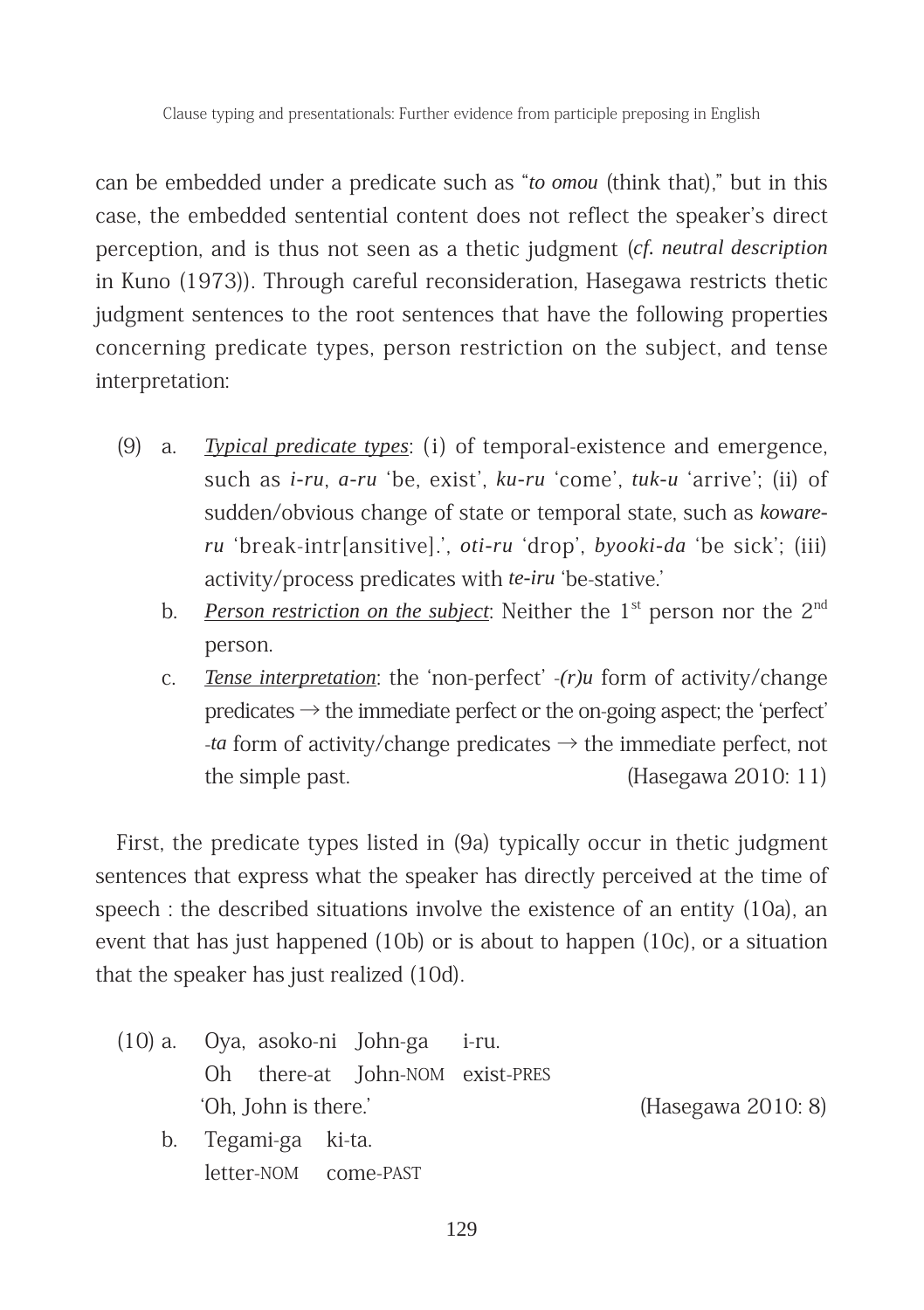言語科学研究第27号(2021年)

|    | 'Mail has come.'                 | (Hasegawa 2010: 8)  |
|----|----------------------------------|---------------------|
|    | c. A! Kabin-ga oti-ru.           |                     |
|    | oh vase-NOM drop-PRES            |                     |
|    | 'Oh, the vase is going to drop!' | (Hasegawa 2010: 10) |
| d. | Neko-ga asoko-de nemut-te-i-ru.  |                     |
|    | cat-NOM there-in sleep-PROG-PRES |                     |
|    | 'A cat is sleeping there.'       | (Kuroda 1992: 13)   |

Second, the person restriction on the subject in (9b) is indicated by the fact that thetic judgment sentences cannot tolerate the first- and second-person pronouns (cf. gensyoo-byoosya-bun 'sentence of phenomenon description' (Nitta 1991) and *gensyoo-bun* 'sentence of phenomenon' (Inoue 2009)).

(11) 
$$
\{\ast \text{ Watas } \text{ i } \ast \text{ Anata } \text{ Kodom } \}
$$
  $\ast$   $\ast$   $\ast$   $\ast$   $\ast$   $\ast$   $\ast$   $\ast$   $\ast$   $\ast$   $\ast$   $\ast$   $\ast$   $\ast$   $\ast$   $\ast$   $\ast$   $\ast$   $\ast$   $\ast$   $\ast$   $\ast$   $\ast$   $\ast$   $\ast$   $\ast$   $\ast$   $\ast$   $\ast$   $\ast$   $\ast$   $\ast$   $\ast$   $\ast$   $\ast$   $\ast$   $\ast$   $\ast$   $\ast$   $\ast$   $\ast$   $\ast$   $\ast$   $\ast$   $\ast$   $\ast$   $\ast$   $\ast$   $\ast$   $\ast$   $\ast$   $\ast$   $\ast$   $\ast$   $\ast$   $\ast$   $\ast$   $\ast$   $\ast$   $\ast$   $\ast$   $\ast$   $\ast$   $\ast$   $\ast$   $\ast$   $\ast$   $\ast$   $\ast$   $\ast$   $\ast$   $\ast$  <math display="</p>

The person restriction reflects the intuition that the speaker is not allowed to look at her/his own action or existence objectively and to describe it as if it were a new event (cf. Kuno 1973). Likewise, the use of the second-person pronoun, in general, indicates that the speaker first realizes the existence of the addressee in the discourse and attempts to attribute to her/him a certain property perceived in the situation; hence, the incompatibility of the secondperson pronoun with thetic judgment sentences.

Third, the tense specification in  $(9c)$  is illustrated in  $(10a-d)$ . For example, the 'non-perfect'  $-(r)u$  form of activity/change predicates must be interpreted as the immediate perfect  $(10c)$  or the on-going aspect  $(10d)$ ; the 'perfect' -ta form of activity/change predicates must obtain an immediate perfect interpretation (not the simple past one)  $(10b)$ . Given these tense specifications on thetic judgment sentences, they do not fit well with a temporal modifier which refers to a past eventual time or a frequency adverb.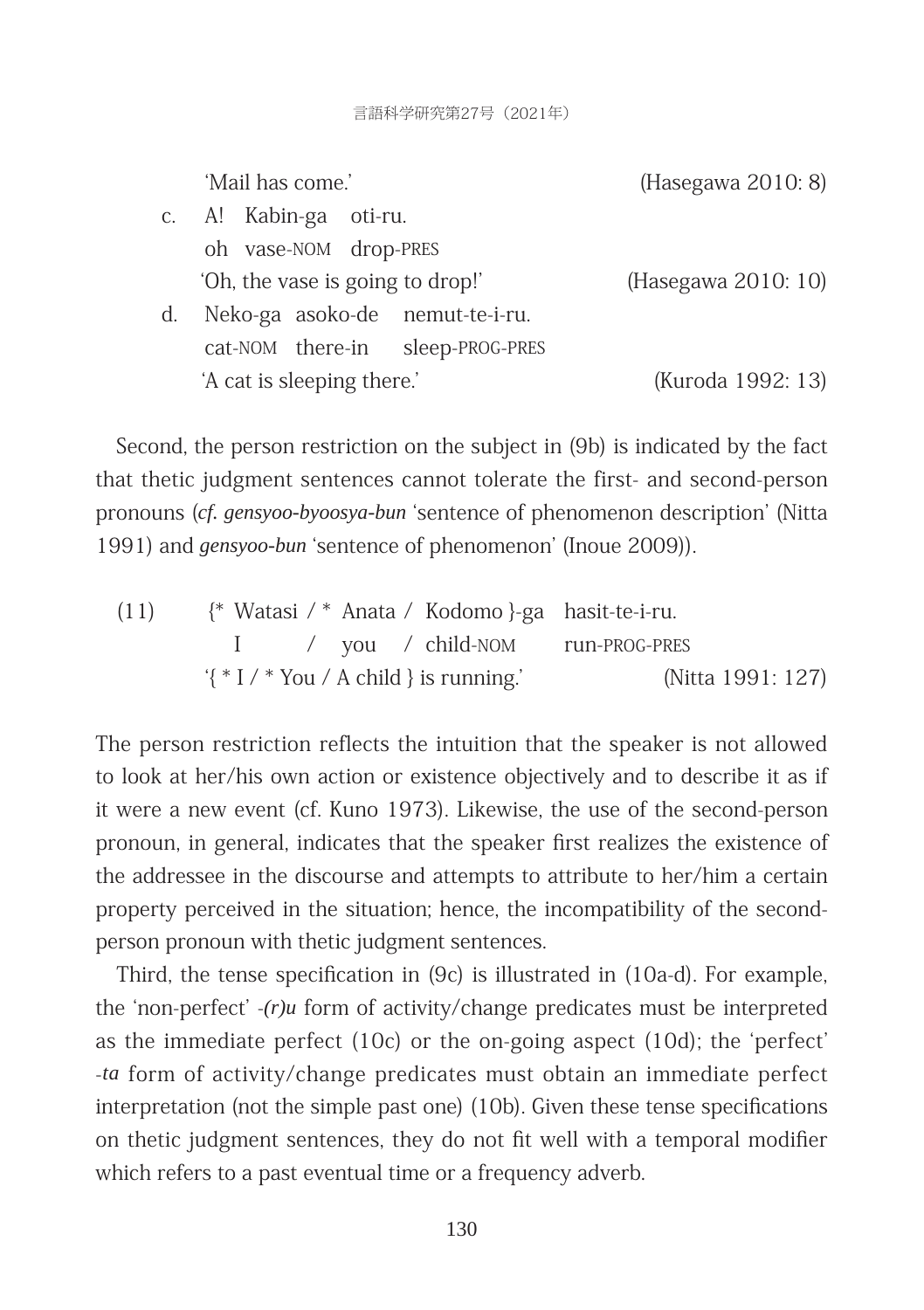- (12) a. Hanako-ga 3-nen-mae-ni daigaku-o sotugyoosi-ta. Hanako-NOM -year-ago college-ACC graduate-PAST ʻHanako graduated from a college three years ago.'
	- b. Taro-ga itumo kimi-ni ai-ta-gat-te-iru. Taro-NOM always you-DAT meet-want-PROG-PAST ʻTaro always wants to meet you.'

(Hasegawa 2010: 11)

One of the crucial originalities of Hasegawa's (2010) approach lies in the theoretical implementation of the idea that thetic judgment sentences constitute an independent clause type and can therefore be structurally distinguished from other sentences. Although Kuroda (1965, 1972, 1992) assumes that there is no syntactic difference between thetic judgment sentences and embedded propositions with *ga*-marked subjects, Hasegawa attempts to support her approach by revealing the parallelism between thetic judgment sentences and presentational sentences in English. The next subsection reviews this point in detail.

#### **2.1.2. Locative inversion sentences as presentationals**

Before reviewing Hasegawa's (2010) empirical characterization of presentationals in English, a word of caution is in order concerning the target linguistic phenomena. First, Hasegawa  $(2010)$  takes up locative inversion (LI) and the presentational-*there* construction as representative cases of presentational sentences in English, but due to space limitations, this paper focuses on LI. Second, adopting Emonds' (1976) transformational rule called *d rectional ad erbial preposing*, Hasegawa seems to call it LI, but this paper uses the term LI to refer to a more specific one in the following form:  $PP_{[Locative]}$ Directional] **Verb DP**. 

It has been observed (e.g., Bolinger  $1971$ ) that LI in English is associated with the presentational function, which introduces a new entity to the discourse. Let us consider the following examples: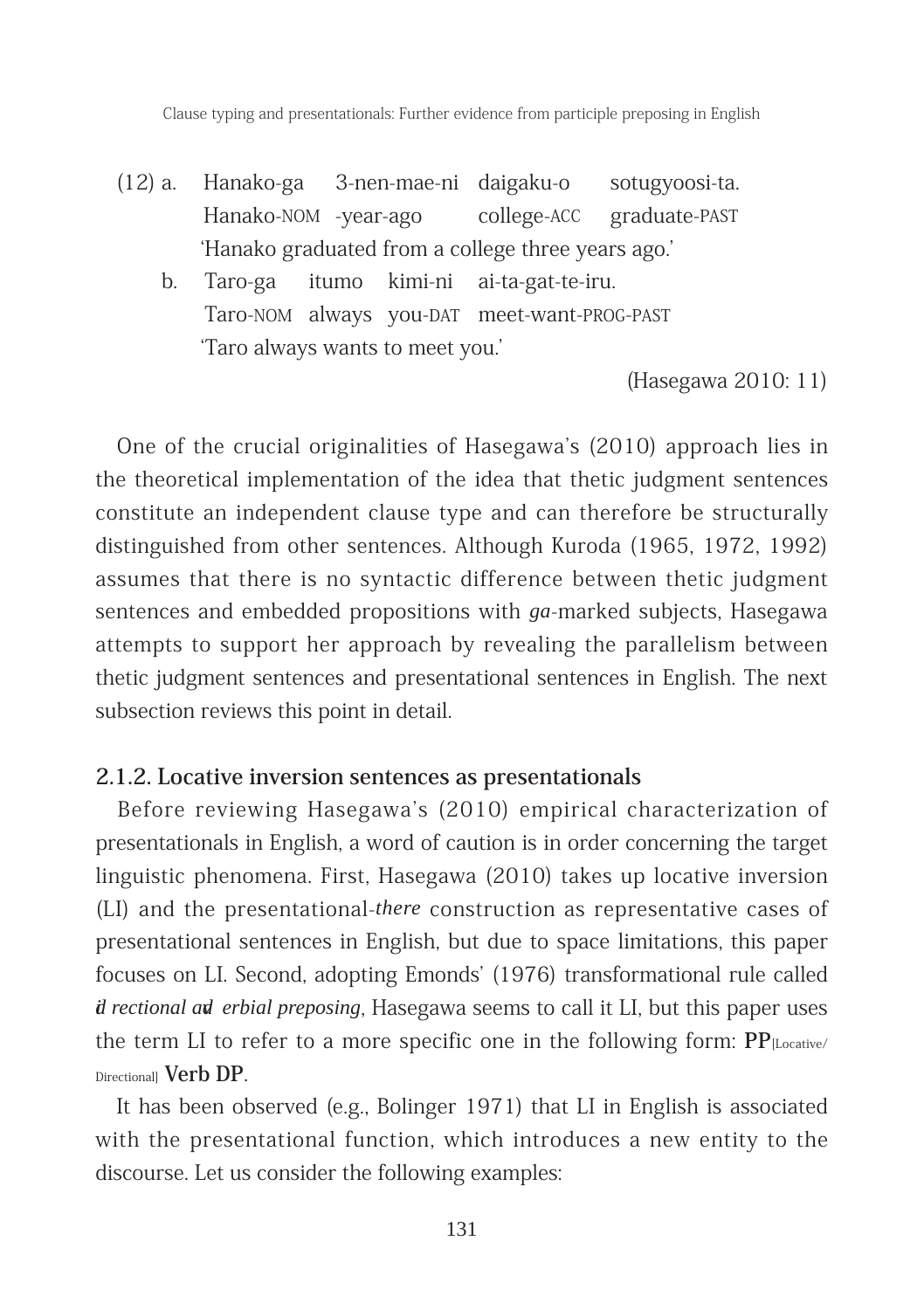- $(13)$  a. A huge toad jumped into the pond.
	- b. Into the pond jumped a huge toad.

Both the declarative sentence in  $(13a)$  and the LI sentence in  $(13b)$  seem to express the same situation, but the latter differs from the former in carrying the presentational function.

The idea of relating the presentational function of LI to *the tic judm ent* itself is not brand-new (Fukuchi 1985), but its theoretical implementation was not possible at that time. In this connection, Hasegawa's (2010) work is of empirical and theoretical significance in revealing crucial similarities between thetic judgment sentences and LI. What follows reviews her characterization of LI while strengthening it by providing additional evidence and arguments.

First, LI, as well as thetic judgment sentences, is a main clause phenomenon.2

(14)  $*$  I noticed that in came John. (Emonds 1976: 30)

Second, LI is, in general, restricted to unaccusative verbs (i.e., verbs of existence or emergence), as shown below (Bresnan 1994: 78):

- (15) a. On the corner was  $\{\text{standing } / * \text{ drinking }\}$  a woman.
	- b. Toward me  $\{$  lurched  $\}/\$ re looked  $\}$  a drunk.

Third, although Hasegawa (2010) does not provide detailed arguments on the nature of the person restriction, LI strongly resists the first- or secondperson pronoun in the post-copular position, as observed by Takami (1995).

| $(16)$ a. $*$ Into the building ran I/ME/WE/US. | (Takami 1995: 200) |
|-------------------------------------------------|--------------------|
| b. * On the top of the mountain stood YOU.      | (Takami 1995: 200) |

Fourth, the tense of LI is, in general, specified for the present and the simple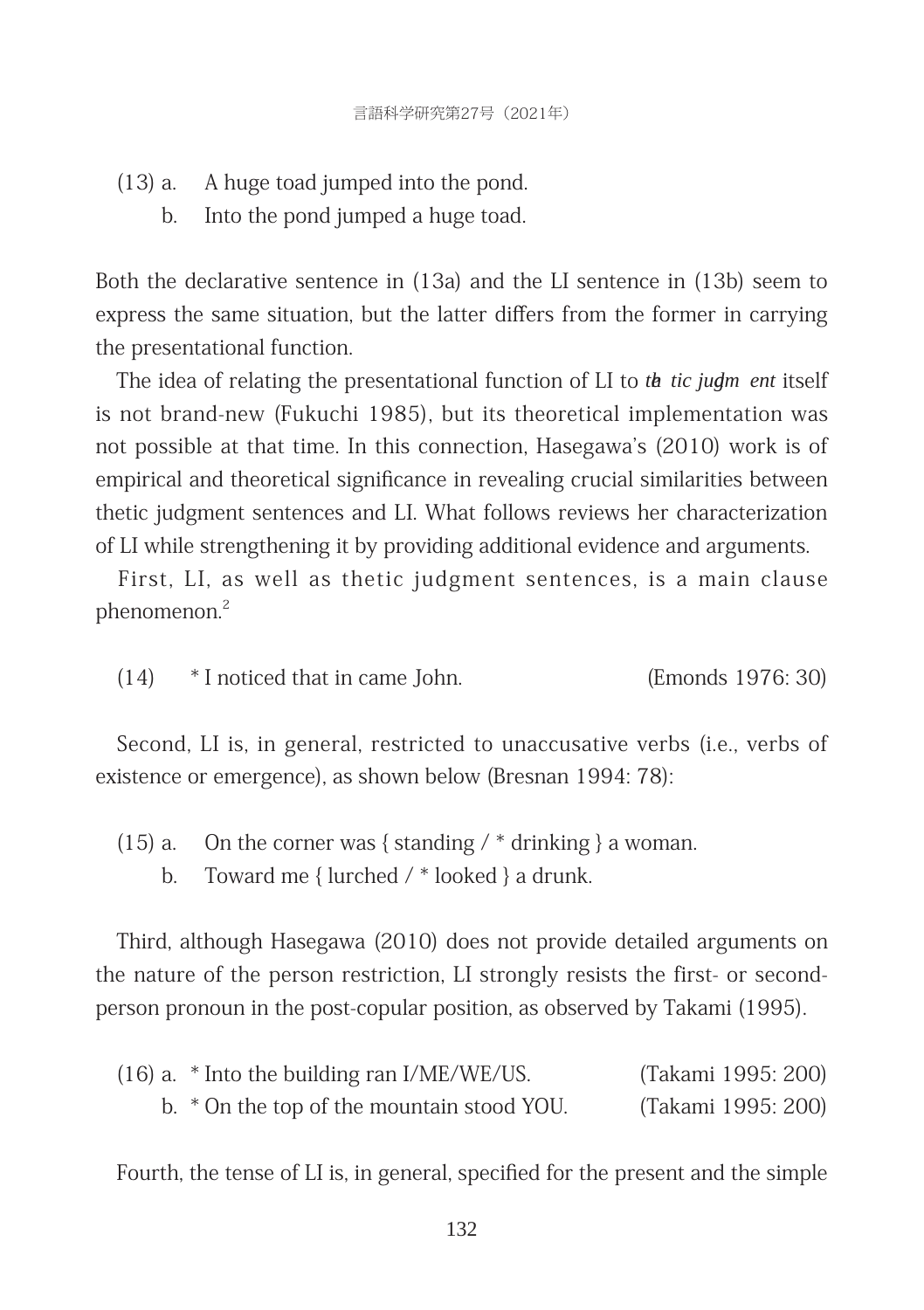past, excluding auxiliaries of inference (except *will*) and the perfective.

| (17) a. Down the street rolled the baby carriage! | (Emonds 1976: 29)                                  |
|---------------------------------------------------|----------------------------------------------------|
|                                                   | $(TI \qquad \qquad \cap \cap \cap \cap \cap \cap)$ |

- b. Here comes the bus! (Hasegawa 2010: 12)
- c. \* Down the hill may roll the baby carriage! (Coopmans 1989: 729)
- d.  $*$  Down the stairs has fallen the baby. (Coopmans 1989: 729)

Careful consideration, however, is necessary concerning the progressive form and the auxiliary *will* in the context of LI. Although LI tends to resist the progressive form, as Hasegawa  $(2010: 13)$  points out, LI allows the progressive form, especially when the predicate "expresses how or in what manner the subject exists but not how the subject has been acting."

 $(18)$  a. On the corner was standing a woman. (Bresnan 1994: 78) b. Down the hill will roll the baby carriage.

In addition, *will* may occur in LI only if the speaker has direct evidence to express an event that is about to happen right before her/his eyes.<sup>3</sup> The tense specification of LI is quite similar to that of thetic judgment sentences (see  $(9c)$ ).

In summary, Hasegawa's (2010) empirical characterization of thetic judgment sentences and LI allows us to integrate them into the presentational clause type, which marks the propositional content as a directly perceived situation that is about to happen or has just happened before the speaker's eyes. The next subsection introduces her syntactic analysis of presentationals, which is proposed on the basis of the cartographic framework.

#### **2. 2. A Syntactic Approach to Clause Typing and Presentationals**

Adopting the split CP structure proposed by Rizzi (1997), Hasegawa (2010) proposes an analysis of the presentational clause type. According to Rizzi's split CP hypothesis, the traditional CP domain splits into multiple functional projections: Force, Topic, Focus, and Finite.<sup>4</sup>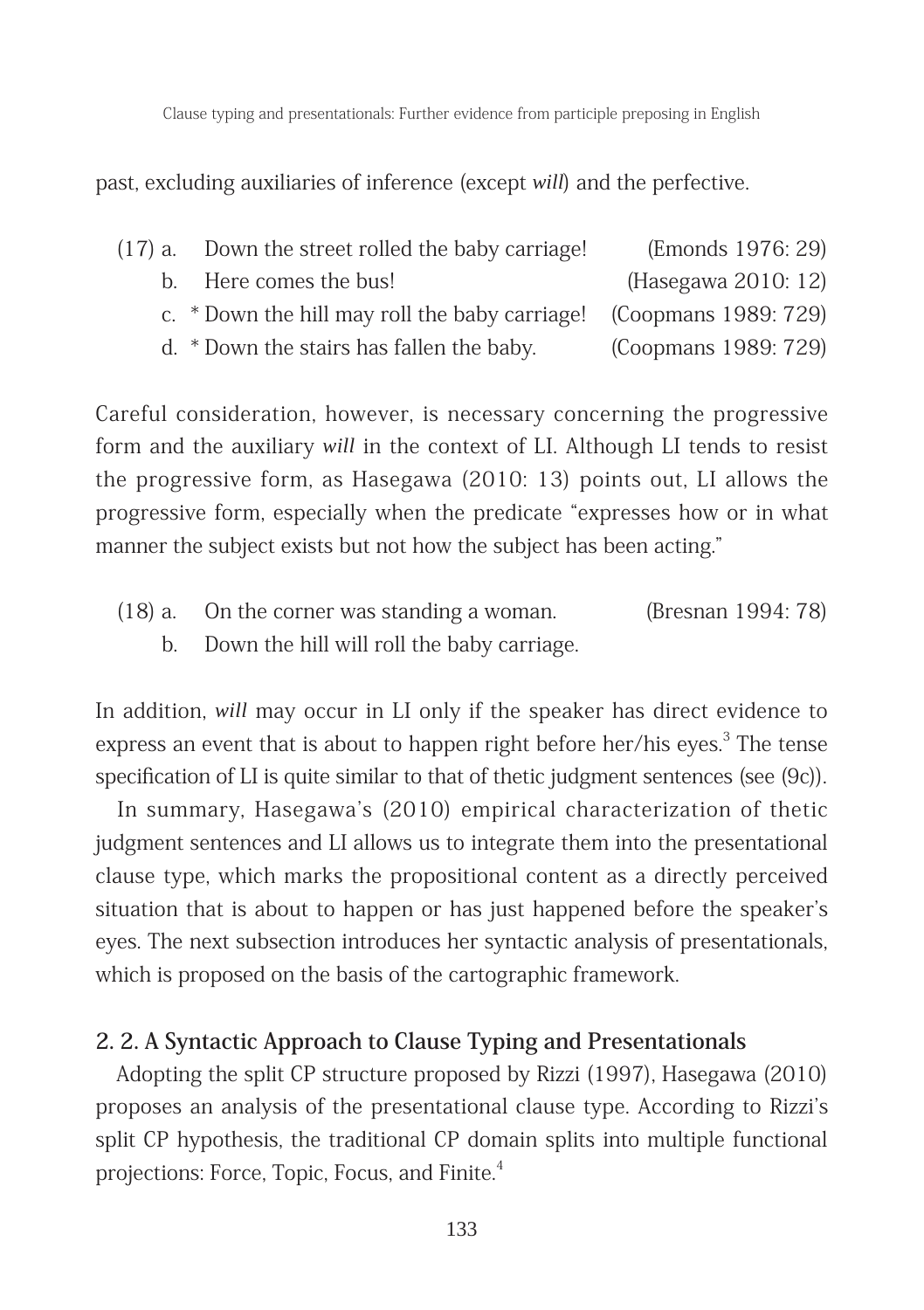$(19)$  a. Force ... \*Topic ... Focus ... Finite IP ...

- b. He prayed THAT *atrocities like ths e*, **never again** would he witness. (Radford 2004: 329, with modifications)
- c. FORCE (Subordination), *Topicalization*, **Focus (Negation,** *wh***-Q)**, Fin

The Force layer is responsible for encoding the clause type of a sentence (e.g. the Force head occupied by *tht* marks the clause type as *d clarative* in (19b)). The Fin(ite) layer encodes the finiteness of a sentence, and the finiteness is realized on the I head; the Fin head can be targeted by an inverted auxiliary. The Topic layer and the Focus layer are sandwiched between Force and Fin.

The Force layer and the Fin layer in (19) directly reflect the dual role played by the CP system: clause typing and tense specification. Based on this point, Hasegawa (2010) proposes that the Force layer realize the presentational clause type and communicate with the Fin layer, thereby specifying particular tense interpretations and morphological forms on Fin. Under her system, clause types may be declaratives, questions, imperatives, and indicatives, and they are marked at the Force layer with the corresponding abstract features ([+Decl(arative)], [+Q(uestion)], [+Imp(erative)], and [+Ind(icative)], respectively). For example, in the case of  $wh$ -questions, the auxiliary moves to the Fin head, and the  $[+O]$  feature on the Force head induces movement of a *wh*-word to [Spec, FocP].

- $(20)$  a. What did you buy?
	- b.  $\left[\text{ForceP[+Q]} \cdots \left[\text{FocP[+wh]} \text{What}[\text{+wh}] \text{ } \text{Final} \text{ } \text{and} \text{ } \text{ } \text{[IP} \text{ you } \left[ \text{r} \text{ t} \text{ i buy} \text{ t} \text{ } \right] \right]\right]\right]$

Extending this analysis to presentationals, Hasegawa proposes that LI in English be derived based on the following assumptions. First, the Force head may involve the abstract feature  $[+P$ (resentational)], which triggers the fronting of a locative-directional PP to [Spec, ForceP]; as a result, the sentence is typed as a presententional clause. Second, the Force head is also specified for the  $[-1st, -2nd]$  person features. Third, the Force head with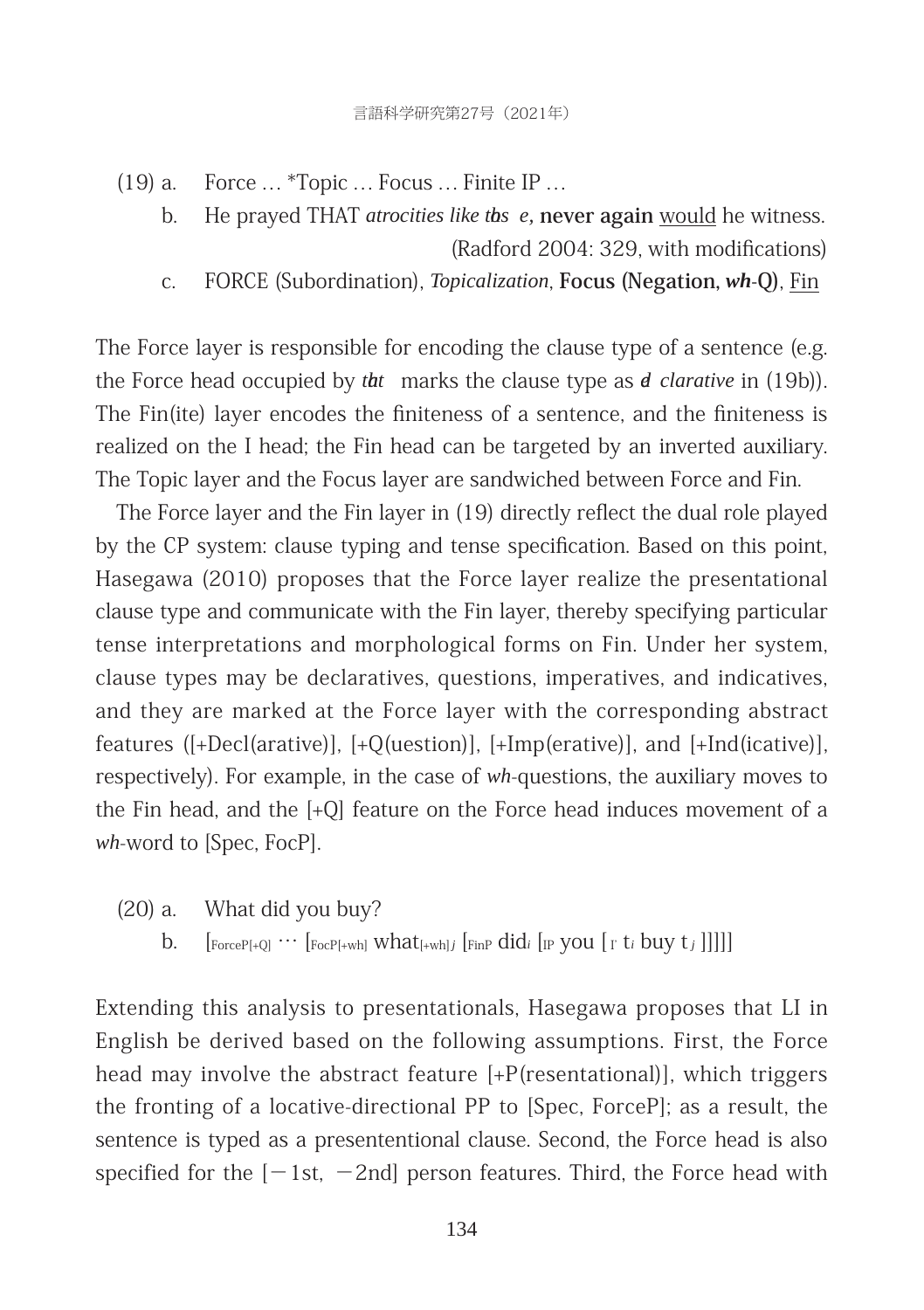[+P] communicates with the Fin head, specifying the Fin head as [Thetic]; the [Thetic] feature is responsible for the tense specification and the restriction of the types of predicates and triggers the movement of INFL (with a predicate) to Fin. $^5$  Fourth, the EPP requirement is satisfied by a PP. Under these assumptions, LI is analyzed as follows:

- $(21)$  a. Into my room came a cat.
	- b.  $\int$  [ForceP[+P]/[-1st, -2nd] into my room *i* ... [FinP[Thetic] came*i* [IP t<sub>*i*</sub> [I' [vp t*i* a cat  $[-1st, -2nd]$   $t_j$  ]]]]]

Under this system, the root clause restriction on LI (see  $(14)$ ) is directly accounted for because the fronted PP occupies [Spec, ForceP], the highest functional projection in the CP system. The tense specification (see  $(17)$  and (18)) and the restriction on the types of predicates (see  $(15)$ ) are attributed to the [Thetic] feature, which requires the predicate with the tense morpheme(s) to be semantically compatible with *thetic judgment*. The person restriction on the post-verbal subject (see  $(16)$ ) is accounted for as a consequence of the agreement relation with the  $[-1st, -2nd]$  person feature specified on the Force head.

A similar analysis is applied to thetic judgment sentences in Japanese, except that sentence types are morphologically marked at the Head of the C system (see  $(4)$ ). For example, the thetic judgment sentence in  $(5)$  is analyzed as follows:

 $(22)$  [ForceP[+P]/[-1st, -2nd] ... [FinP[Thetic] [Fin' [IP  $\frac{1}{2}$  [CP  $\frac{1}{2}$  [VP  $\frac{1}{2}$  *i* heya-de [v'  $\frac{1}{2}$ ]  $\frac{1}{2}$  i]  $n$ emut-te-i-ru*i* []]  $(=(5))$ 

The configuration in  $(22)$  shows that the Force head with  $[+P]$  specifies the [thetic] feature on the Fin head, which triggers the fronting of the predicate with tense morphemes to the Fin head. Then,  $[+P]$  is satisfied through the communication between the Force head and the Fin head. Except for this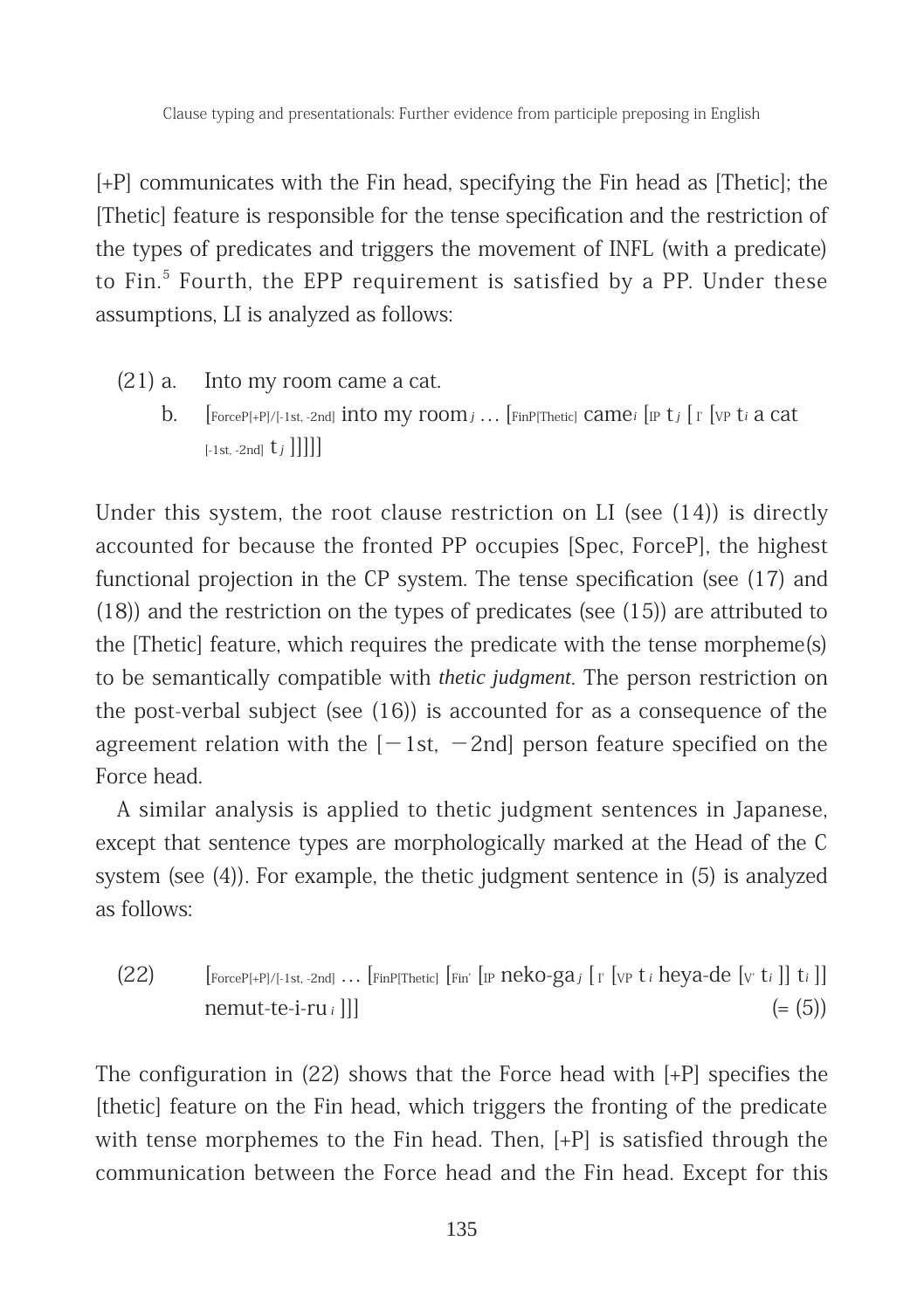point, all others are equal to the derivation of LI. The person restriction (see  $(11)$ ) is accounted for as a result of the agreement relationship between the  $[-1$ st,  $-2$ nd person feature on the Force head and the subject. Due to the presence of the [thetic] feature, the predicate with tense morphemes must be consistent with thetic judgments (see (10)).

Having reviewed Hasegawa's (2010) theoretical analysis of the presentational clause type, the next section attempts to provide further empirical evidence and arguments for her approach with special reference to participle preposing.

## **3.Further Extension: Participle Preposing**

## **3.1. Proposal**

Participle preposing, illustrated below, has been seen as an instance of the transformational rule known as preposing around Be (Emonds 1976: 36):

- (23) a. Speaking at today's lunch will be our local congressman.
	- b. Taking tickets at the door was a person I had previously roomed with.
	- c. Examined today and found in good health was our nation's chief executive.
	- d. Taking turns, as usual, were his two sisters.

The examples above show that a predicate taking either the progressive form or the passive form may occur in the sentence-initial position, while the logical subject occurs at the post-copular position. According to Emonds (1976), participle preposing, like LI, only occurs in the root context, as shown below:

 $(24)$  \* Bill said that taking turns, as usual, were his two sisters.

(Emonds 1976: 36)

Furthermore, the syntactic form of participle preposing (i.e., VP<sub>Participle</sub>-V-DP)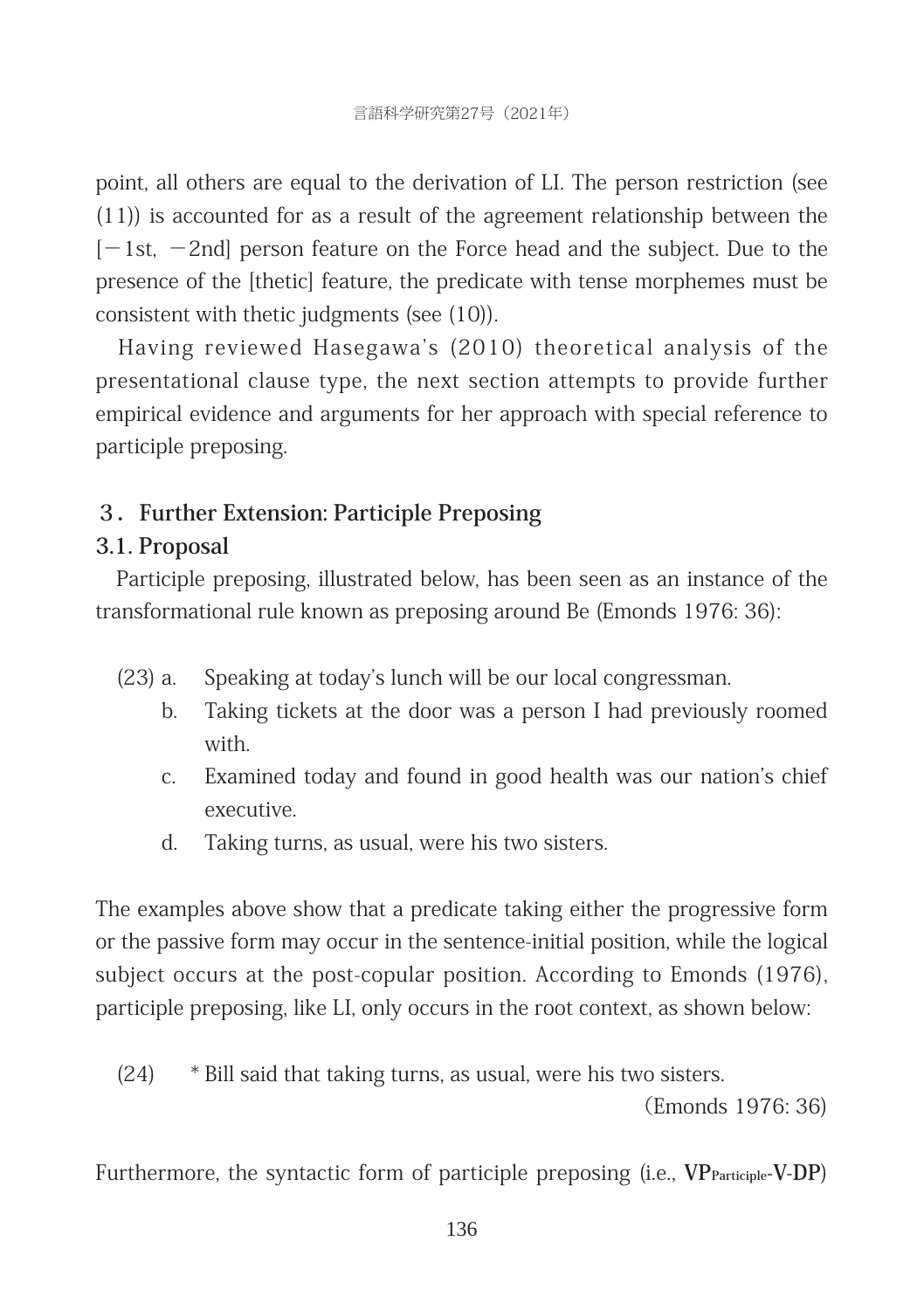looks similar to that of LI (i.e., PP<sub>Locative</sub>-V-DP) in that a preposed element is followed by a verbal element, and the logical subject occurs post-verbally. These initial observations motivate the idea that participle preposing is derived on a par with LI, as illustrated below:

(25) a. Speaking at today's lunch will be our local congressman.  $(=(23a))$ b. [ForceP[+P]/[-1st, -2nd] **Speaking at today's**  $lunch_j$ ... [FinP[Thetic] Will<sub>i</sub> [IP t<sub>j</sub> [ I' t<sub>i</sub> [vp be [sc our local congressman<sub>[-1st, -2nd]</sub> t<sub>j</sub> ]]]]]]

Under the assumption that the logical subject and the participle VP form a small clause  $(SC)$  (cf. Stowell 1981), the sentence with participle preposing in  $(23a)$  will be analyzed as in  $(25b)$ . If such a unification of participle preposing into the presentational clause type is possible, then it will be predicted that participle preposing behaves similarly to LI in English. Confining the research target to the type of participle preposing with the progressive form, the next subsection provides supportive evidence for this possibility. $6$ 

### **3. 2. Supportive Evidence**

The first piece of evidence for the theoretical treatment of participle preposing as the presentational clause type comes from Bolinger's  $(1971)$ observation that verbs that are directional and locational easily occur in participle preposing when they are unmodified, as the following contrast shows:

(26)  $*$  {Standing / Eating / Working / Fighting} was my brother.

(Bolinger 1971: 584-585)

- (27) a. Approaching was a strange sort of three-headed figure.
	- b. Appearing was a never-before-seen conglomeration of bugs and worms.
	- c. Emanating was a weird greenish vapor.

(Bolinger 1971: 584-585)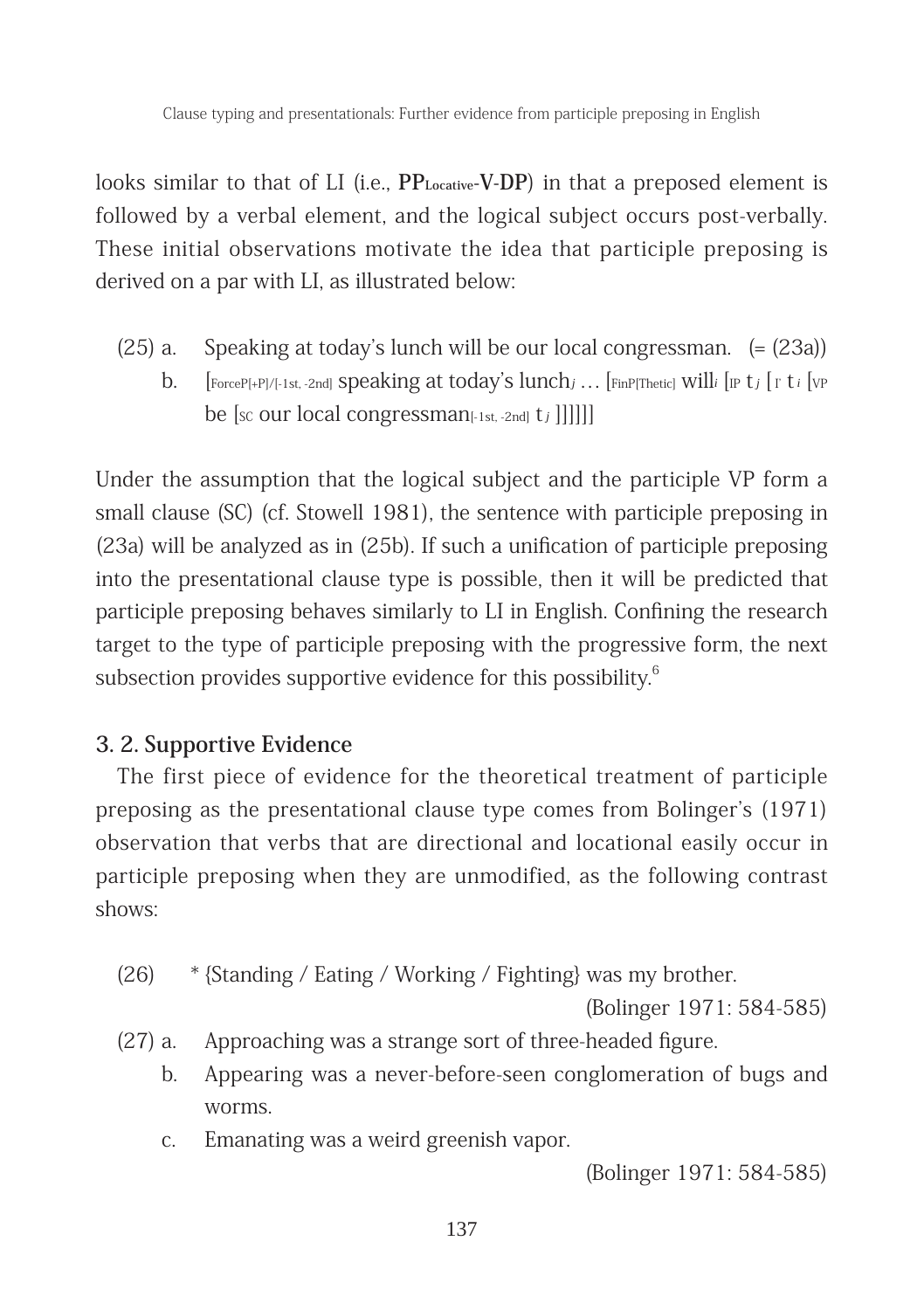Recall that LI is restricted to unaccusative verbs (i.e., verbs of appearance/ existence), and the preposed PP must be locational/directional. The contrast above shows that a similar restriction is imposed on the preposed simple verb phrases: the preposed VPs are unaccusative verbs, which implies that the referents denoted by the post-copular DPs are introduced immediately before the speaker's eyes. Thus, the participle preposing sentences without arguments and modifiers clearly shows their restriction on the types of predicates.7

The second piece of evidence is provided by the fact that participle preposing resists inference auxiliaries, especially those that are incompatible with the presentational function.<sup>8</sup>

- (28) a. Playing first base  $\{$  will be  $\}$  is  $\}/$  was  $\}$  John.
	- b. Playing first base  $\{^{2(2)} \text{ must } / {}^{22} \text{ may } \}$  be John.

These facts are reminiscent of those in  $(17)$  and  $(18)$ .

The third piece of evidence comes from the fact that the post-copular position must be occupied by third-person DPs (cf.  $(16)$ ).<sup>9</sup>

(29) Playing first base  $\{\ast$  am I  $\}/\ast$  are you  $\}/$  is John  $\}$ .

By observing the syntactic and semantic properties of the participle preposing with the progressive form, this subsection has provided additional arguments for Hasegawa's (2010) approach to the presentational clause type. The next section discusses some remaining issues revolving around the presentational function.

## **4.Remaining Issues: Emphasis beyond the Presentational Function**

In accordance with Hasegawa's (2010) approach to the presentational clause type, this paper has argued that her approach is independently supported by participle preposing with the progressive form. However, there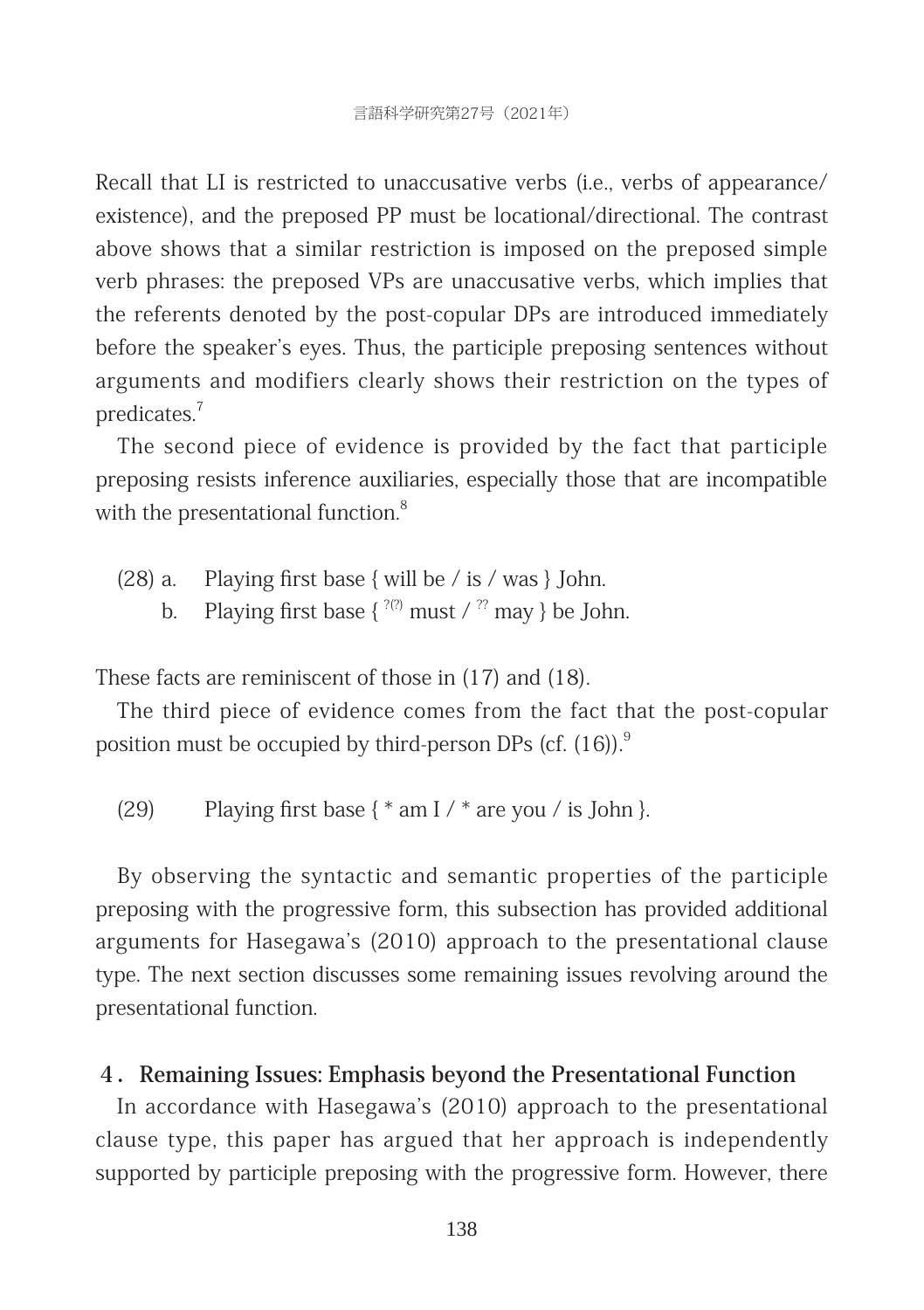are some remaining issues concerning the discourse function of presentational sentences in English.

First, it is a traditional observation that English presentationals are associated with "emphasis" in a certain sense. Presenting the following examples, Takami (1995: 195) argues that the post-verbal DP in LI must carry a more important piece of information which is "unpredictable" on the part of the hearer(s): $10$ 

|      | $(30)$ a. <sup>22</sup> At the platform arrived a train. |                                    |             |
|------|----------------------------------------------------------|------------------------------------|-------------|
|      | b. At the platform arrived an <i>anting train</i> .      |                                    |             |
| (31) |                                                          | Densya-ga purattohuoomu-ni tui-ta. |             |
|      |                                                          | train-NOM platform-at              | arrive-PAST |

The point in (30a) is that LI becomes less acceptable because it describes an ordinary event that usually happens and does not carry any outstanding information. What is important here is that thetic judgment sentences do not seem to show such a discourse-related effect, as is clear from the fact in (31) that the Japanese translation of  $(30a)$  is perfectly fine as a thetic judgment sentence. Furthermore, Takami argues that a similar effect is also observed in participle preposing. The relevant difference will raise various issues, both empirical and theoretical, in treating thetic judgment sentences on a par with presentational sentences in English. If the nature of the "emphatic" effect (described as "unpredictable") in presentational sentences in English is identified under a certain linguistic concept, we will need at least two types of presentationals: the one with "emphasis" and the other without "emphasis." In this connection, it is quite informative to look at the types of word order alternation patterns observed in Romance languages and German, which are reported to result in thetic judgment sentences with a flavor of "emphasis" (e.g., Cruschina 2011; Honda 2018). Independent research will be necessary for detailed comparisons between thetic judgment sentences in Japanese and presentationals in English, but will open a new possibility to characterize and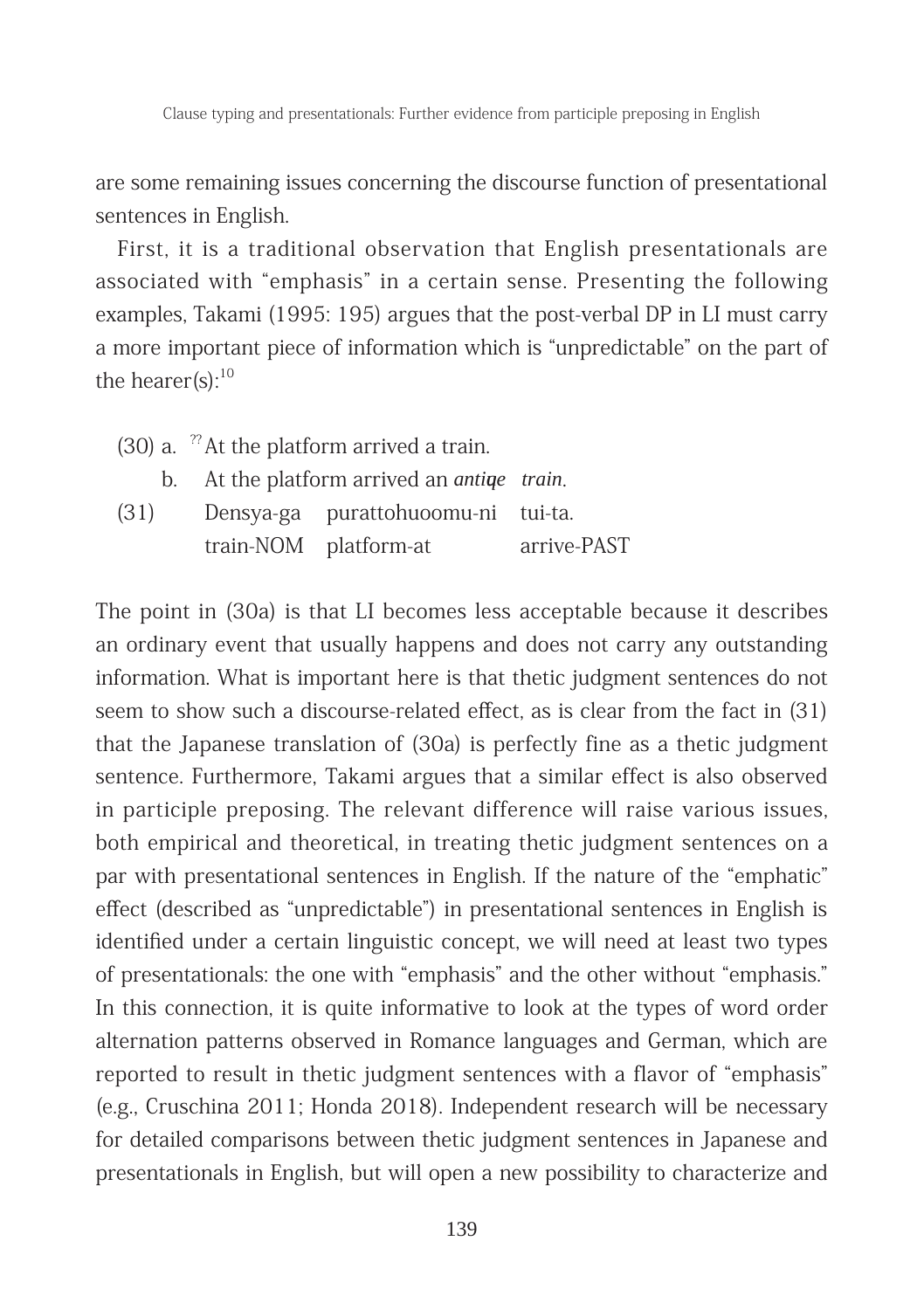formalize the (potentially) two types of presentationals in terms of clause typing.

Second, one of the reviewers asked whether Hasegawa's (2010) analysis of LI have any consequences for *Righ Edge Alignment of Focus*, which states that "[e]ach focused constituent is right-aligned in  $ip$  [= a root sentence] (Culicover and Winkler 2008: 640)." Due to this prosodic markedness constraint at the syntax-phonology interface, the post-verbal DP in the right-peripheral position receives a focal accent in LI (e.g. "Into my room came a CAT."); as a result, the post-verbal DP may realize either presentational or contrastive focus. Given this point, one possible answer is that the person-number agreement operation assumed in Hasegawa's analysis plays a role in specifying the type of focus realized on the post-verbal DP as presentational. An interesting issue raised here is whether contrastive stress on the post-verbal DP lifts the person restriction imposed on it. According to Hasegawa's analysis, the presentational function of LI is syntactically realized; therefore, it is predicted that contrastive stress on the post-verbal DP, in principle, cannot lift the person restriction. This issue needs to be carefully considered in the future research.

#### **5.Concluding Remarks**

Following Hasegawa (2010), this paper has provided further empirical evidence for her syntactic approach to the presentational clause type by extending it to participle preposing in English. On the empirical side, the paper has argued that participle preposing with the progressive form speaks to its presentational function. On the theoretical side, it has proved that English resorts to a fronting operation of a VP with the progressive form to the sentence-initial position ([Spec, ForceP]) in order to encode the clause type of the sentence as presentational.

#### **Acknowledgments**

I would like to express my deepest and sincerest gratitude to Nobuko Hasegawa for not only showing me the breadth and depth of the world of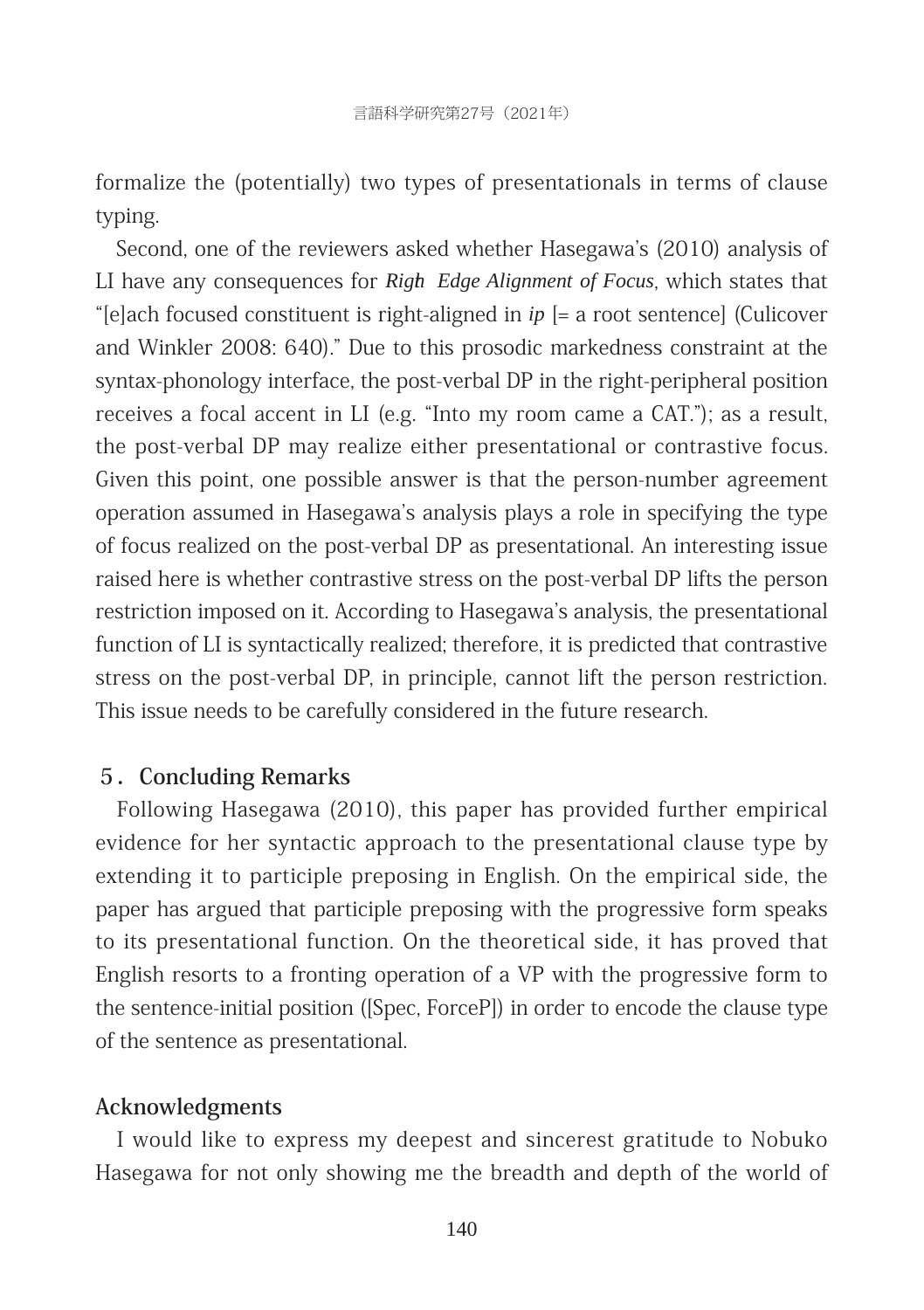linguistics but also for providing me with invaluable teachings and advice on what is necessary for researchers at a university level. Even after getting my master's degree, her teachings and advice have long helped me to look back on my life positively, inspiring me to work harder. What she attempted to teach me in my master's course as a supervisor and in my Ph.D. course as the external committee member seemed to be far beyond my understanding, but it is only in recent years that I truly feel that I may be able to understand the significance of her painstaking work on various topics and issues in linguistics. The work presented here is an attempt to lend empirical support to her work on presentationals, which also led me to find another topic in my own research project.

I also owe a great debt of gratitude to Yoshio Endo, who provided me with constructive questions on the earlier version of this paper. I am grateful to Rachel Puckett, Alana Poole, Emi Tsuyuki, and Breanna Conner for kindly acting as informants and checking the English data used in this paper. All remaining errors and inadequacies are mine. This work was supported by the Japan Society for the Promotion of Science (Grant-in-Aid for Young Scientists, Grant No. 20K13065)

#### **Footnotes**

- The following abbreviations are used in the glosses throughout this paper:  $ACC =$ Accusative,  $NOM = N$ ominative,  $POL =$  Politeness marker, PRES = Present, PROG = Progressive,  $TOP = Topic$  marker.
- $2^2$  As pointed out by Hooper and Thompson (1973), LI can be embedded under the assertive predicates that behave like root clauses. In such a case, however, LI seems to lose its presentational function.
- 3 My informants all agreed that compared with *may* and *must, will* can be tolerable in LI only if it is used when the speaker has direct evidence in making a statement. In this sense, the auxiliary *will* is similar to the *-ru* form of the predicate *oti*(*-ru*) 'drop' in (10c), which expresses a situation that is about to happen before the speaker's eyes.
- <sup>4</sup> In Rizzi's (1997) original spit CP hypothesis, Focus is sandwiched between Higher Topic and Lower Topic. As of the present, whether the presence of Lower Topic is empirically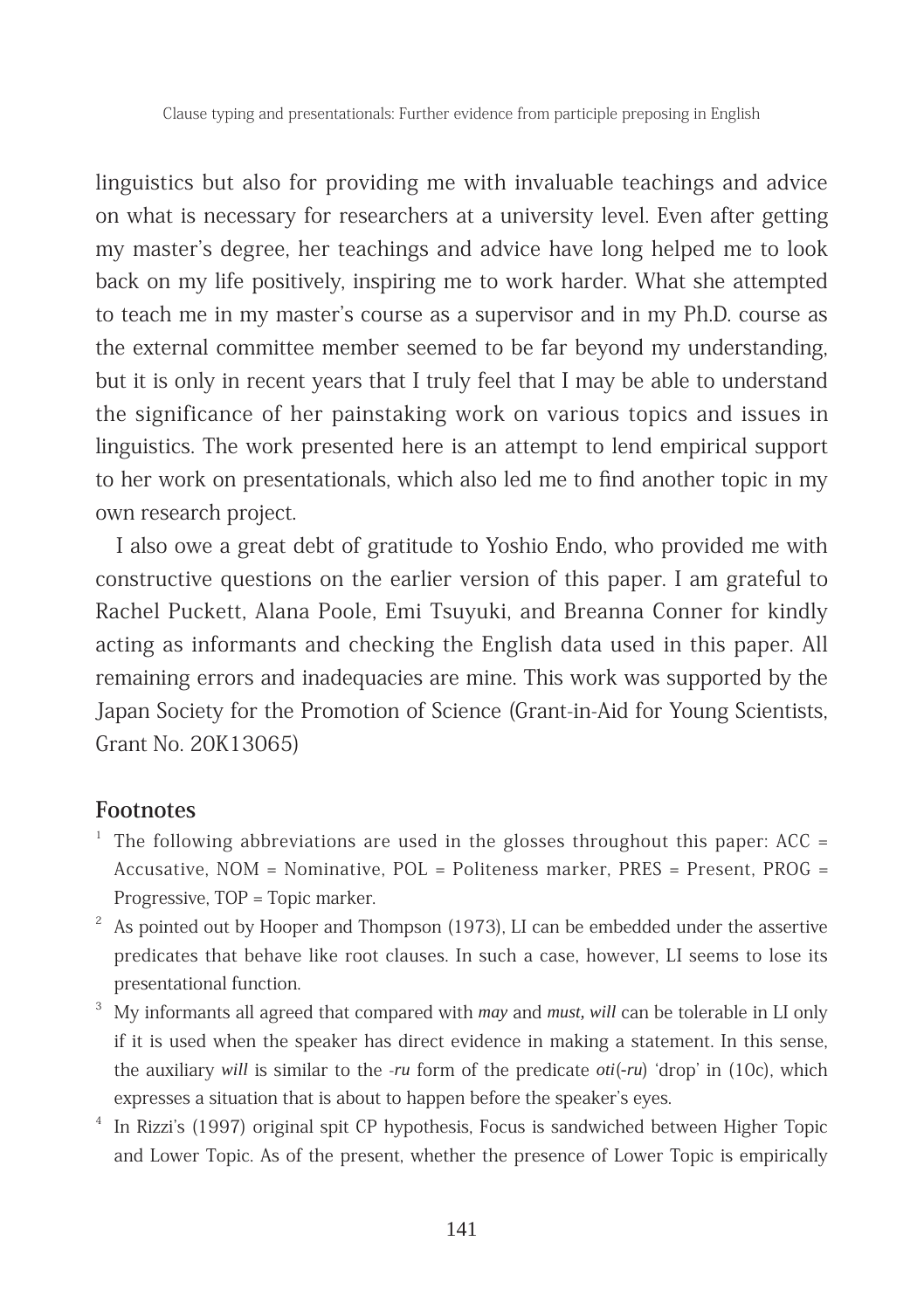proved in English, however, is still an ongoing issue, and so the simplified version presented here is adopted throughout this paper.

- <sup>5</sup> The communication between Force and Finite needs to be theoretically formalized, but I would like to leave this question open for future research.
- $6$  The type of participle preposing with the passive form will need an independent study because it is unclear whether passive sentences can be seen as thetic judgment sentences in a strict sense at this moment. It has been reported in the literature  $(e.g., Bruening (2010))$ that predicates with the passive form are allowed in LI, and so this fact may suggest that passivized predicates are compatible with the presentational function in LI.
- $\frac{7}{1}$  Due to the presentational function, other verbs require modification by a directional/ locational element or certain contextual information from which a directional/locational meaning is recovered.
- I appreciate my informants for the native speaker judgments provided in (28) and (29). Although the selectional restriction on inference auxiliaries is relatively weakened in participle preposing, they observed that it still works in LI and participle preposing.
- $9$  Three of my informants observed that the second-person pronoun occurs with relative ease when a sentence with participle preposing involves *will*. I would like to leave it as an open question why the (second) person restriction is weakened in such a case.
- <sup>10</sup> The concept of "more/less important information" does not necessarily overlap "new/old information" and "(phonologically marked) focus/presupposition." According to Takami  $(1995: 135-141)$ , "more/less important information" is concerned with the information structure of a single sentence, but "new/old information" and "focus/presupposition" crucially depend on the structure of discourse  $(e.g., question-answer \text{ pairs, the (in)}$ compatibility of a sentence with the preceding discourse context).

#### **References**

- Bolinger, Dwight (1971) A further note on the nominal in the progressive, *Linguistic Inqi ry* 2: 584-586.
- Bresnan, Joan (1994) Locative inversion and the architecture of Universal Grammar, *L anguage* 70: 72-131.
- Bruening, Benjamin (2010) Language-particular syntactic rules and constraints: English locative inversion and do-support, *Language* 68: 43-84.
- Cheng, Lisa (1991) *On the typology of whaue* stions. Ph.D. dissertation, MIT.
- Coopmans, Peter (1989) Where stylistic and syntactic processes meet: Locative inversion in English, *L anguage* 65: 728-751.